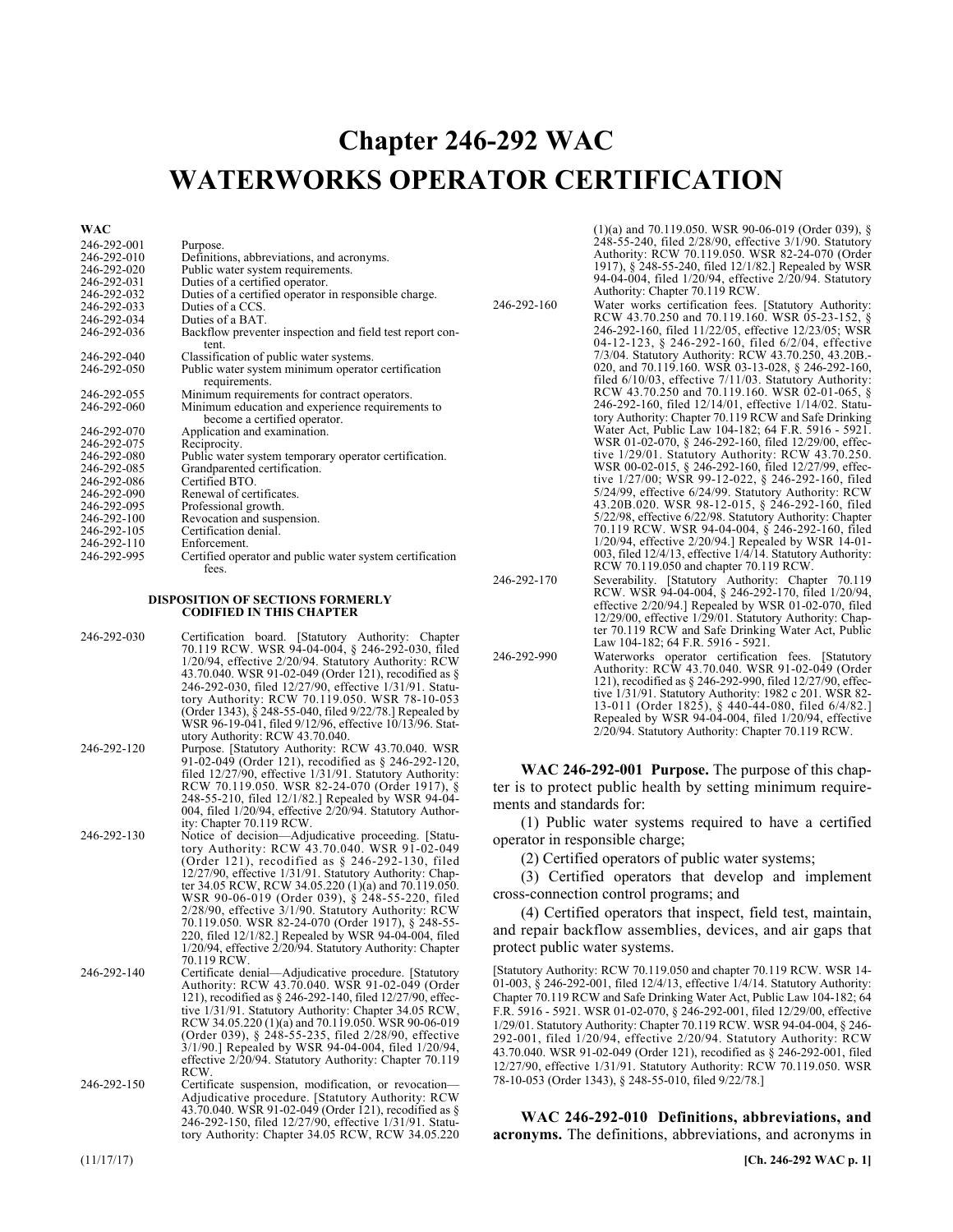this section apply throughout this chapter unless the context clearly indicates otherwise.

(1) **"Air gap"** means a physical separation measured vertically between the lowest point of a free-flowing discharge end of a potable water supply pipeline and the overflow rim of an open or nonpressurized receiving vessel.

(2) **"Approved air gap"** is defined in chapter 246-290 WAC.

(3) **"Approved AVB (approved atmospheric vacuum breaker)"** is defined in chapter 246-290 WAC.

(4) **"Approved backflow preventer"** is defined in chapter 246-290 WAC.

(5) **"Approved backflow prevention assembly"** is defined in chapter 246-290 WAC.

(6) **"Authority having jurisdiction"** means the local official, board, department, or agency authorized to administer and enforce the Uniform Plumbing Code adopted in chapter 19.27 RCW.

(7) **"AVB (atmospheric vacuum breaker)"** means a device that contains an air inlet, vent, air inlet valve, and check seat and is used to prevent backsiphonage backflow.

(8) **"BAT (backflow assembly tester)"** means an individual meeting the requirements of this chapter and certified under chapter 70.119 RCW to inspect, field test, maintain, and repair backflow prevention assemblies, devices, and air gaps that protect the public water system.

(9) **"Backflow"** means the reversal of flow of water or other substances through a cross-connection into the public water system or consumer's water system.

(10) **"Backflow preventer"** means a backflow prevention assembly, air gap, or AVB.

(11) **"Backflow preventer inspection and field test"** means the set of procedures and measurements performed by a BAT to evaluate a backflow preventer's approval status, installation, and performance to determine compliance with the requirements in WAC 246-290-490.

(12) **"Backflow prevention assembly"** means a mechanical backflow preventer designed for in-line testing and repair including, but not limited to:

(a) Reduced pressure backflow assembly;

(b) Reduced pressure detector assembly;

(c) Double check valve assembly;

(d) Double check detector assembly;

(e) Pressure vacuum breaker assembly; or

(f) Spill-resistant vacuum breaker assembly.

(13) **"BTO (basic treatment operator)"** means an individual meeting the requirements of this chapter and certified under chapter 70.119 RCW to perform routine on-site duties in a water treatment plant. BTO duties affect water treatment plant performance, public water system performance, water quality, water quantity, or public health protection.

(14) **"CCS (cross-connection control specialist)"** means an individual meeting the requirements of this chapter and certified under chapter 70.119 RCW to develop and implement a cross-connection control program.

(15) **"Certificate"** means a document issued annually by the department stating that the operator has met the requirements for a specific certified operator classification in WAC 246-292-060.

(16) **"Certified operator"** means an individual meeting the requirements of this chapter, certified under chapter

**[Ch. 246-292 WAC p. 2]** (11/17/17)

70.119 RCW, and who has a valid certificate for one or more of the following classifications:

 $(a)$  BAT; (b) BTO;

(c) CCS;

(d) WDS;

(e) WDM; or

(f) WTPO.

(17) **"CEU (continuing education unit)"** means the nationally recognized measurement, similar to college credit, developed by IACET, in which one CEU is awarded for every ten contact hours of participation in an organized continuing education experience under responsible sponsorship, capable direction, and qualified instruction.

(18) **"College credit"** means a measurement that documents completion of educational courses earned toward a college degree from an accredited college or university.

(19) **"Community water system"** means any Group A public water system providing service to fifteen or more service connections used by year-round residents for one hundred eighty or more days within a calendar year, regardless of the number of people, or regularly serving at least twentyfive year-round (i.e., more than one hundred eighty days per year) residents.

(20) **"Consumer"** means any person receiving water from a public water system from either the meter or the point where the service line connects with the distribution system if no meter is present. For purposes of cross-connection control, "consumer" means the owner or operator of a water system connected to a public water system through a service connection.

(21) **"Consumer's premises"** means a consumer's real property, any easement held by a consumer for the purpose of delivering the water to the consumer's real property, and all buildings and fixtures on the consumer's real property.

(22) **"Consumer's water system"** means any potable or industrial water system that begins at the point of delivery from the public water system and is located on the consumer's premises. The consumer's water system includes all auxiliary sources of supply, storage, treatment, and distribution facilities, piping, plumbing, and fixtures under the control of the consumer.

(23) **"Contract operator"** means a certified operator who is approved by the department to operate three or more Group A public water systems.

(24) **"Cross-connection control program"** means the administrative and technical procedures the purveyor implements to protect the public water system from contamination via cross-connections as required in WAC 246-290-490.

(25) **"Department"** means the Washington state department of health.

(26) **"Distribution system"** means all piping components of a public water system that serve to convey water from transmission mains linked to source, storage and treatment facilities to the consumer excluding individual services.

(27) **"GED"** means the general educational development test of the American Council on Education.

(28) **"Grandparented certification"** means an operator certification granted before January 1, 2001, under which the department granted an exemption for the existing operator in responsible charge from meeting the initial education, expe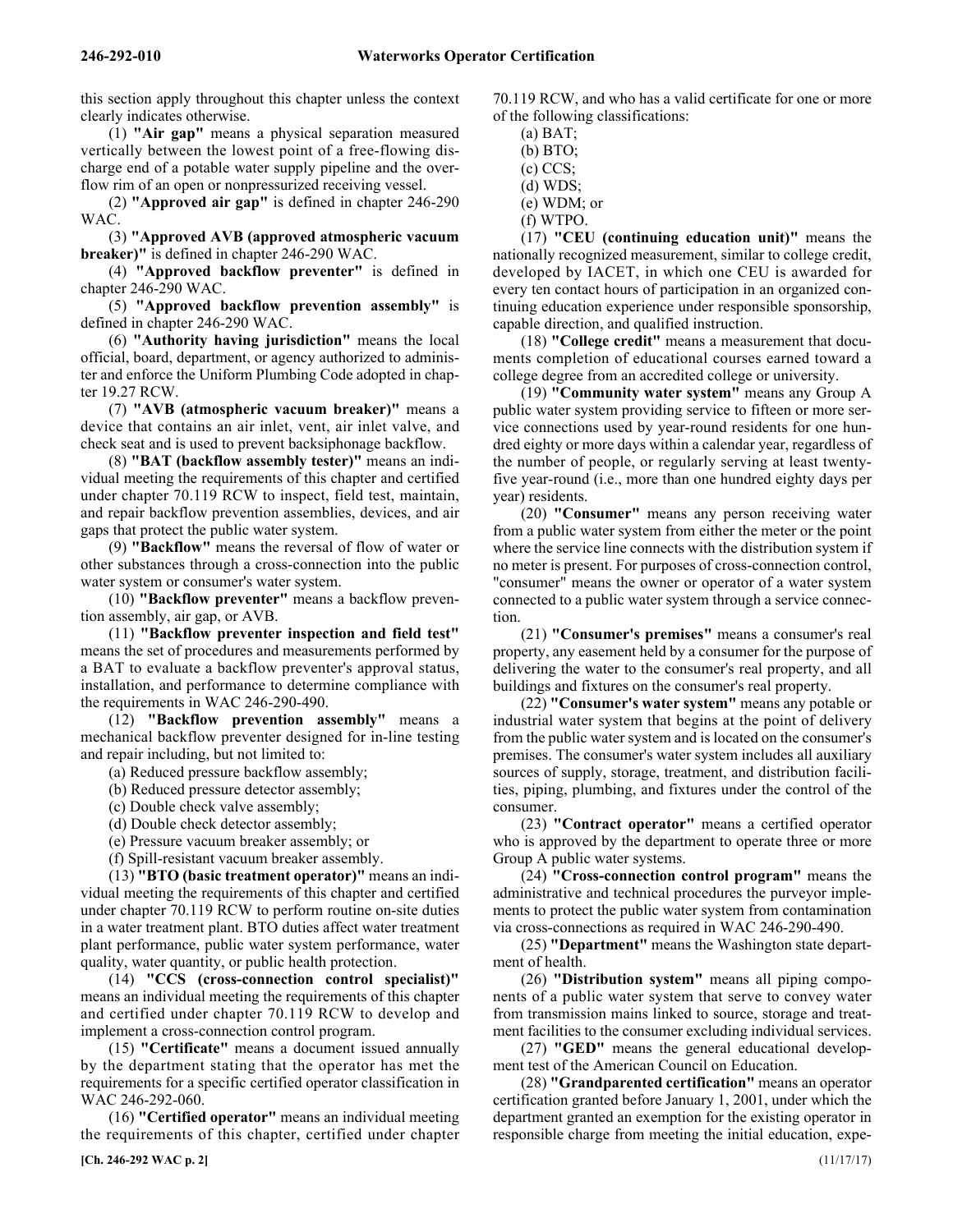rience and examination requirements for the public water system's assigned certification classification.

(29) **"Gross negligence"** means an act or omission performed or not performed in reckless disregard of a legal duty, or without even slight care.

(30) **"GWI (groundwater under the direct influence of surface water)"** means any water beneath the surface of the ground that the department determines has the following characteristics:

(a) Significant occurrence of insects or other macroorganisms, algae, or large-diameter pathogens such as *Giardia lamblia* or *Cryptosporidium*; or

(b) Significant and relatively rapid shifts in water characteristics such as turbidity, temperature, conductivity, or pH closely correlating to climatological or surface water conditions where natural conditions cannot prevent the introduction of surface water pathogens into the source at the system's point of withdrawal.

(31) **"IACET"** means the International Association for Continuing Education and Training.

(32) **"Major segment"** means a distinct portion of a public water system based on system size and complexity that a purveyor assigns to one or more certified operators in responsible charge.

(33) **"Nationally recognized association of certification authorities"** means an organization that:

(a) Serves as an information center for certification activities;

(b) Recommends minimum standards and guidelines for classification of potable water treatment plants, distribution systems, and certification of operators;

(c) Facilitates reciprocity between a state or provincial program; and

(d) Assists authorities in establishing new certification programs and updating existing programs.

(34) **"Noncommunity water system"** means a Group A public water system that is not a community water system. Noncommunity water systems are further defined as nontransient noncommunity and transient noncommunity.

(35) **"Nontransient noncommunity water system"** means a Group A public water system that provides service opportunities to twenty-five or more of the same nonresidential people for one hundred eighty or more days within a calendar year.

(36) **"OIT (operator in training)"** means an individual with less than the required amount of operating experience meeting the requirements of this chapter and certified under chapter 70.119 RCW to perform routine on-site duties in a water treatment plant or distribution system.

(37) **"Operating experience"** means the routine performance or management of duties:

(a) In a water treatment plant or distribution system; and

(b) That affect water treatment plant performance, distribution system performance, water quality, water quantity, or public health protection.

(38) **"Operating shift"** means a designated period of time in which a certified operator makes decisions and takes actions that directly impact drinking water quality, water quantity, or public health protection.

(39) **"Person"** means any individual, corporation, company, association, society, firm, partnership, joint stock company, or any governmental agency, or the authorized agents of these entities.

(40) **"Premises isolation"** is defined in chapter 246-290 **WAC** 

(41) **"Professional growth reporting period"** means a designated period of time not less than three years, in which a certified operator completes the professional growth requirement in WAC 246-292-095.

(42) **"Public water system (Group A public water system)"** means:

(a) A system with fifteen or more service connections, regardless of the number of people; or

(b) A system serving an average of twenty-five or more people per day for sixty or more days within a calendar year, regardless of the number of service connections; and

(c) In addition, a Group A public water system is further defined in WAC 246-290-020.

(43) **"Purveyor"** means an agency, subdivision of the state, municipal corporation, firm, company, mutual or cooperative association, institution, partnership, or person or other entity owning or operating a public water system. Purveyor also means the authorized agents of these entities.

(44) **"Relevant excess education"** means science, applied science, or technology CEUs or college credits that exceed the minimum education required for certification in a specific certified operator classification. Example fields of study include, but are not limited to:

(a) Biology;

- (b) Chemistry;
- (c) Engineering;
- (d) Geology; and
- (e) Physics.

(45) **"Relevant water system training"** means training that directly relates to information and procedures that influence water quality, water quantity, or public health protection, including:

(a) The operation or maintenance activities of a public water system; or

(b) Managing the operation or maintenance activities of a public water system.

(46) **"Responsible charge"** means the authority a purveyor grants to a certified operator to make decisions:

(a) That will directly impact water quality, water quantity, or public health protection of a public water system; and

(b) Regarding the daily operational activities, process control, or system integrity of a water treatment plant or distribution system.

(47) **"SMA (satellite system management agency)"** means a person that is approved by the department under chapter 246-295 WAC to own or operate more than one public water system on a regional or county-wide basis without the necessity for a physical connection between the systems.

(48) **"Surface water"** means a body of water open to the atmosphere and subject to surface runoff.

(49) **"Transient noncommunity water system"** means a Group A public water system that serves:

(a) Twenty-five or more different people each day for sixty or more days within a calendar year; or

(b) Twenty-five or more of the same people each day for sixty or more days, but less than one hundred eighty days within the calendar year.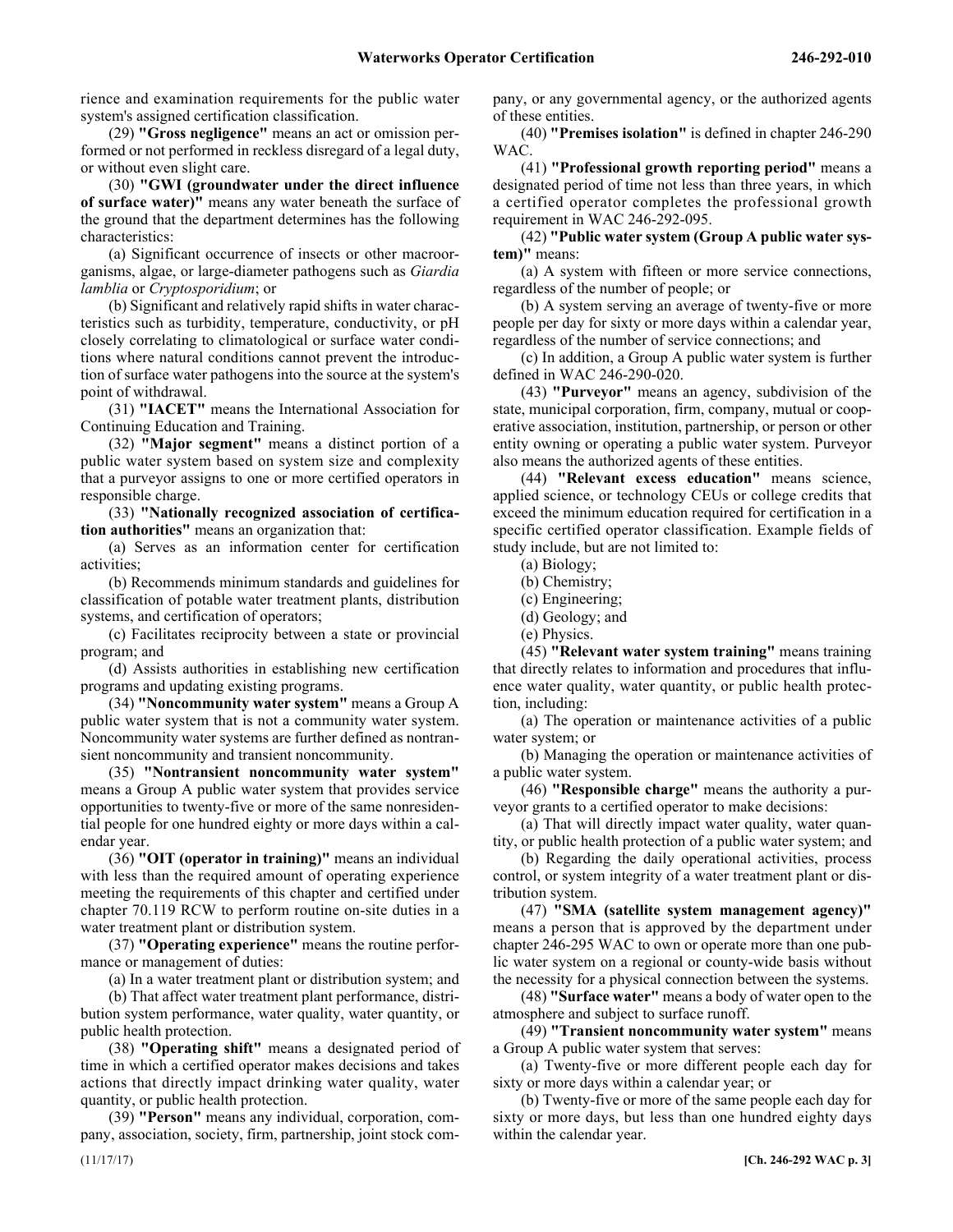(50) **"USC"** means the University of Southern California.

(51) **"Validated examination"** means an examination that is independently reviewed by subject matter experts, to verify that the examination is based on a job analysis and, where applicable, is related to the classification of a water treatment plant and distribution system.

(52) **"Water-related experience"** means experience:

(a) Operating a water treatment plant or distribution system;

(b) Working in water quality, water resources, or water infrastructure in a federal, state, county, local, or other governmental agency;

(c) Working in industrial water;

(d) Working in wastewater treatment; or

(e) Working as a consulting engineer or operations consultant in water quality, water resources, or water infrastructure.

(53) **"Water treatment plant"** means that portion of a public water system that treats or improves the physical, chemical, or microbial quality of the system's water to comply with water quality requirements in chapter 246-290 WAC.

(54) **"WDM (water distribution manager)"** means an individual meeting the requirements of this chapter and certified under chapter 70.119 RCW to perform or manage routine on-site duties in the distribution system of a public water system that serves more than two hundred fifty people. WDM duties affect the public water system performance, water quality, water quantity, or public health protection.

(55) **"WDS (water distribution specialist)"** means an individual meeting the requirements of this chapter and certified under chapter 70.119 RCW to perform or manage on-site duties in a distribution system of a public water system that serves two hundred fifty people or less. WDS duties affect public water system performance, water quality, water quantity, or public health protection.

(56) **"WFI (water facilities inventory)"** means the department form required in WAC 246-290-480(2) that summarizes a public water system's characteristics.

(57) **"WTPO (water treatment plant operator)"** means an individual meeting the requirements of this chapter and certified under chapter 70.119 RCW to perform or manage on-site duties in a water treatment plant. WTPO duties affect plant performance, public water system performance, water quality, water quantity, or public health protection.

[Statutory Authority: RCW 70.119.050 and chapter 70.119 RCW. WSR 14- 01-003, § 246-292-010, filed 12/4/13, effective 1/4/14. Statutory Authority: Chapter 70.119 RCW. WSR 05-06-122, § 246-292-010, filed 3/2/05, effective 4/2/05. Statutory Authority: Chapter 70.119 RCW and Safe Drinking Water Act, Public Law 104-182; 64 F.R. 5916 - 5921. WSR 01-02-070, § 246-292-010, filed 12/29/00, effective 1/29/01. Statutory Authority: Chapter 70.119 RCW. WSR 94-04-004, § 246-292-010, filed 1/20/94, effective 2/20/94. Statutory Authority: RCW 43.70.040. WSR 91-02-049 (Order 121), recodified as § 246-292-010, filed 12/27/90, effective 1/31/91. Statutory Authority: RCW 70.119.050. WSR 78-10-053 (Order 1343), § 248-55-020, filed 9/22/78.]

246-292-020 **WAC 246-292-020 Public water system requirements.** (1) A purveyor shall designate at least one certified operator in responsible charge to meet the requirements of

**[Ch. 246-292 WAC p. 4]** (11/17/17)

WAC 246-292-032 and as required in WAC 246-292-050  $(1)$ ,  $(2)$ , and  $(4)$ , as applicable.

(2) A purveyor may designate additional certified operators in responsible charge in accordance with WAC 246-292- 050(3) when a purveyor has designated operating shifts and major segments.

(3) A purveyor shall designate and report mandatory certified operators in responsible charge positions to the department within thirty days of:

(a) Starting operations of a public water system; or

(b) When a mandatory certified operator in responsible charge position is vacated.

(4) The purveyor shall not require certified operators to perform an action or correction that is inconsistent with their experience, skills, abilities, or level of certification.

[Statutory Authority: RCW 70.119.050 and chapter 70.119 RCW. WSR 14- 01-003, § 246-292-020, filed 12/4/13, effective 1/4/14. Statutory Authority: Chapter 70.119 RCW and Safe Drinking Water Act, Public Law 104-182; 64 F.R. 5916 - 5921. WSR 01-02-070, § 246-292-020, filed 12/29/00, effective 1/29/01. Statutory Authority: Chapter 70.119 RCW. WSR 94-04-004, § 246- 292-020, filed 1/20/94, effective 2/20/94. Statutory Authority: RCW 43.70.040. WSR 91-02-049 (Order 121), recodified as § 246-292-020, filed 12/27/90, effective 1/31/91. Statutory Authority: RCW 70.119.050. WSR 78-10-053 (Order 1343), § 248-55-030, filed 9/22/78.]

#### 246-292-031 **WAC 246-292-031 Duties of a certified operator.** (1) A certified operator shall:

(a) Operate the public water system with due care and diligence to protect public health and comply with this chapter and applicable state and federal drinking water laws and regulations.

(b) Perform only the duties consistent with the operator's experience, skills, abilities, or level of certification.

(c) Inform the purveyor if a required action or correction is inconsistent with the operator's experience, skills, abilities, or level of certification.

(2) The certified operator duties in this chapter do not relieve a purveyor of the responsibility to comply with the requirements of chapter 246-290 WAC.

[Statutory Authority: RCW 70.119.050 and chapter 70.119 RCW. WSR 14- 01-003, § 246-292-031, filed 12/4/13, effective 1/4/14. Statutory Authority: Chapter 70.119 RCW. WSR 05-06-122, § 246-292-031, filed 3/2/05, effective 4/2/05.]

246-292-032 **WAC 246-292-032 Duties of a certified operator in responsible charge.** (1) A certified operator designated by the purveyor to be in responsible charge as required in WAC 246-292-020 shall perform or manage the public water system's daily operational and maintenance activities in this chapter, chapter 246-290 WAC, and according to acceptable public health practices and water industry standards.

(2) A certified operator in responsible charge or designee must be available on-site or able to be contacted immediately by telephone or other electronic communication twenty-four hours per day, every day, and able to initiate appropriate action within two hours of contact. Appropriate action may include, but is not limited to:

(a) Making necessary repairs or resolving problems; or

(b) Directing staff or contractors to make necessary repairs or resolve problems.

(3) The duties of a certified operator in responsible charge or designee include, but are not limited to: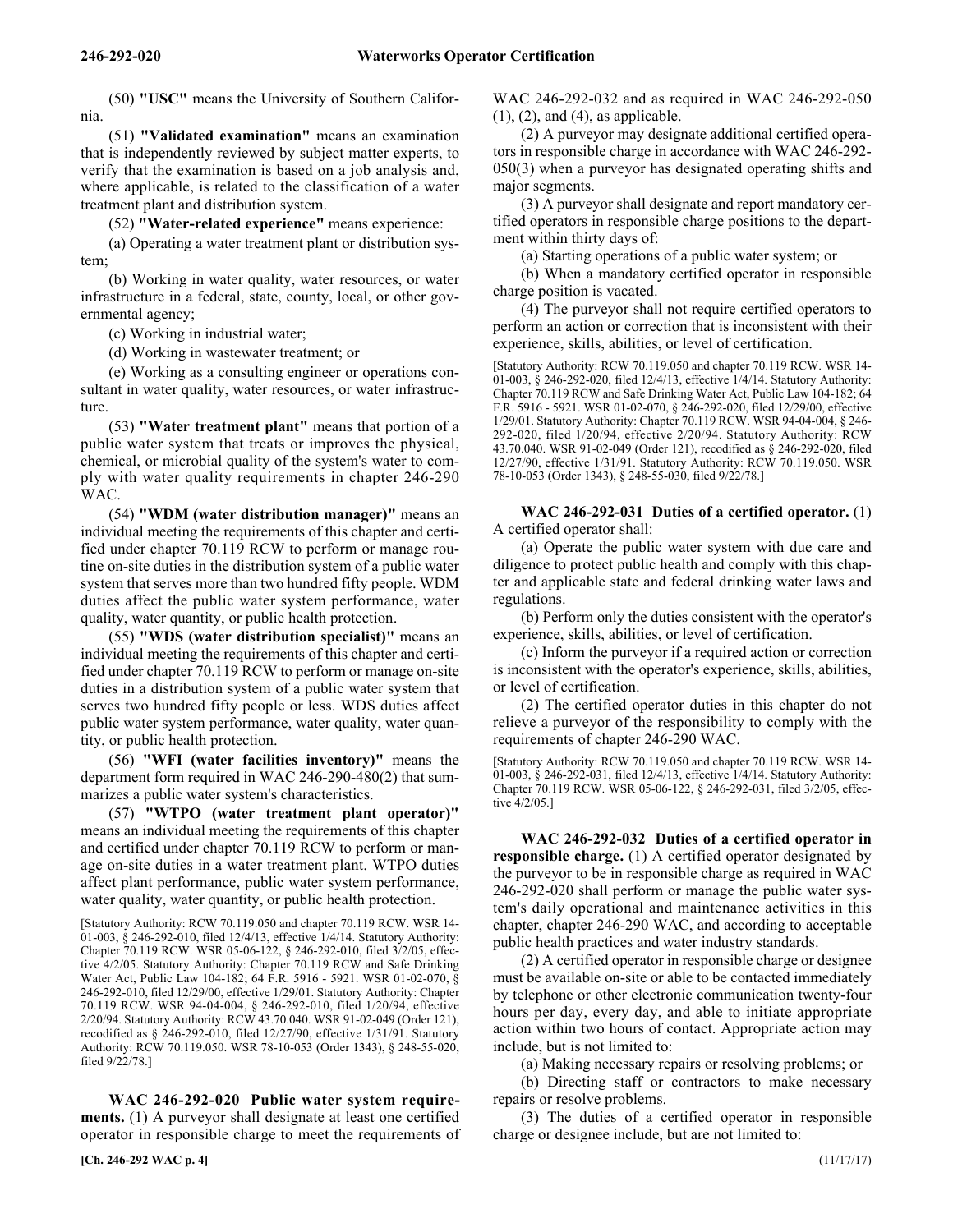(a) Conducting water quality monitoring, maintaining adequate records and taking follow-up action, if necessary, to comply with state and federal drinking water regulations;

(b) Implementing preventive maintenance programs, inspecting treatment and other public water system components for malfunctions, maintaining adequate records, and making needed repairs;

(c) Analyzing, reviewing, and maintaining records of instrument readings and laboratory test results, determining the location and causes of any malfunctions, adjusting various treatment processes or other components;

(d) Implementing a cross-connection control program, if directed by the purveyor;

(e) Determining and implementing remedial actions in an emergency and, if applicable, following departmental directives;

(f) Cooperating during a special purpose investigation or sanitary survey as required in chapter 246-290 WAC;

(g) Providing required records and reports to the department or its representative upon request; and

(h) Providing written notification to the department within thirty days of:

(i) Starting operations of a public water system; or

(ii) Ending operations of a public water system.

(4) The duties of a certified operator in responsible charge required in this chapter do not relieve a purveyor of the responsibility to comply with the requirements of chapter 246-290 WAC.

[Statutory Authority: RCW 70.119.050 and chapter 70.119 RCW. WSR 14- 01-003, § 246-292-032, filed 12/4/13, effective 1/4/14.]

246-292-033 **WAC 246-292-033 Duties of a CCS.** (1) A CCS designated by a purveyor as required in WAC 246-292-050(4) shall develop, implement, and maintain a cross-connection control program that meets the requirements in WAC 246- 290-490.

(2) A CCS shall perform the following duties:

(a) Assess the degree of hazard posed by the consumer's water system to the public water system, as required in WAC 246-290-490 (4)(a)(i);

(b) Determine the appropriate method of backflow protection to prevent contamination of the public water system by the consumer's water system, as required in WAC 246-  $290-490$  (4)(a)(ii);

(c) Inspect backflow preventer installations to verify that the protection provided is appropriate for the assessed degree of hazard, as required in WAC 246-290-490  $(7)(a)(i)$ ;

(d) Investigate and respond to backflow incidents known to have contaminated or suspected of contaminating the public water system, as required in WAC 246-290-490 (3)(h);

(e) Develop and maintain the purveyor's cross-connection control records, as required in WAC 246-290-490 (3), (4), and (8);

(f) Complete and sign the purveyor's cross-connection control related reports and make the reports available to the department upon request, as required in WAC 246-290-  $490(8)$  including:

(i) The cross-connection control annual summary reports; and

(ii) Backflow incident reports after an incident has occurred that contaminated the public water system;

(g) Take corrective action as required in WAC 246-290- 490 (2)(h) when a consumer fails to comply with the purveyor's cross-connection control requirements regarding the installation, inspection, field testing, maintenance, or repair of a backflow preventer that protects the public water system; and

(h) Review inspection and field test reports for backflow preventers that protect the public water system and take follow-up action to resolve incomplete, erroneous, or fraudulent reports as required in WAC 246-290-490 (3)(g).

(3) If the purveyor grants exceptions to mandatory premises isolation as allowed under WAC 246-290-490 (4)(b), the CCS shall:

(a) Determine, on a case-by-case basis, if granting the consumer an exception to mandatory premises isolation is appropriate;

(b) Complete and sign an exception form provided by the department for each exception granted;

(c) Include the completed exception forms in the purveyor's cross-connection control annual summary report; and

(d) Submit the completed and signed exception forms to the department upon request.

(4) As allowed in WAC 246-290-490  $(7)(a)(ii)$ , a CCS's duties may include inspecting:

(a) Air gaps to determine if they are approved air gaps, and reporting the results of the inspections as required in WAC 246-292-036(8); and

(b) Backflow prevention assemblies to determine if they are installed correctly and approved by the department.

(5) The CCS duties in this chapter do not relieve a purveyor of the responsibility to comply with the requirements of chapter 246-290 WAC.

[Statutory Authority: RCW 70.119.050 and chapter 70.119 RCW. WSR 14- 01-003,  $\S$  246-292-033, filed 12/4/13, effective  $1/4/14$ .]

246-292-034 **WAC 246-292-034 Duties of a BAT.** (1) A BAT shall inspect, field test, maintain, and repair backflow prevention assemblies, backflow prevention devices, and air gaps that protect the public water system and report the results as required in WAC 246-290-490(7).

(2) A BAT must be equipped with and capable of using a field test kit, all tools, and other equipment needed to inspect and field test backflow prevention assemblies, and to inspect air gaps and AVBs.

(3) When conducting inspections and field tests of backflow preventers, a BAT shall:

(a) Use procedures that:

(i) Meet the requirements in WAC 246-290-490  $(7)(d)$ ; and

(ii) Are consistent with the field test procedures used on the BAT's most recently passed practical exam;

(b) Accurately perform inspections and field tests;

(c) Record inspection and field test results completely, accurately, and legibly on a backflow preventer inspection and field test report that meets the requirements in WAC 246- 292-036;

(d) Accurately interpret inspection results and determine whether or not the backflow prevention assembly is properly installed;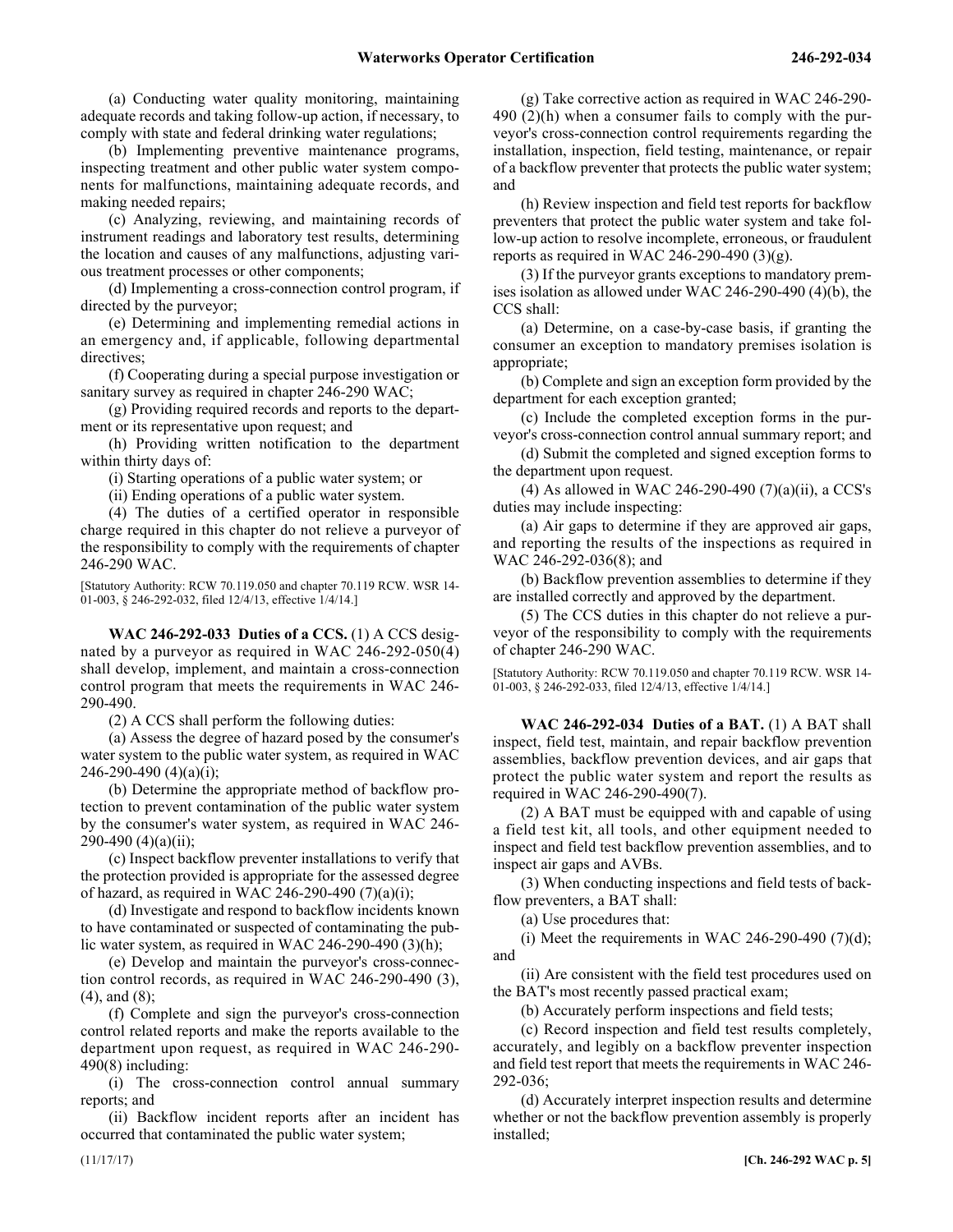(e) Accurately interpret the field test results and determine if a backflow prevention assembly passed or failed the field test;

(f) Accurately interpret air gap inspection results and determine if the air gap is an approved air gap at the time of inspection; and

(g) Accurately interpret inspection results and determine if an AVB is properly installed and operating properly.

(4) A BAT shall submit a completed backflow preventer inspection and field test report in an original, copy, facsimile, or electronic format to the owner of the backflow preventer and to the purveyor.

(5) When field testing a backflow prevention assembly, a BAT shall use a field test kit that meets the criteria in Appendix A, Section A.7 of the *Manual of Cross-Connection Control*, 10th Edition, published by the University of Southern California, October 2009 (*USC Manual*).

(6) A BAT shall have the field test kit and components:

(a) Evaluated for performance, pressure-tested, and checked for accuracy:

(i) At least once within the twelve month period before the inspection and field test date; and

(ii) By an independent laboratory that meets criteria and uses procedures specified in Appendix A, Section A.7 of the *USC Manual*.

(b) Recalibrated, repaired, or replaced, if the pressure test or accuracy check results fail to meet the criteria in Appendix A, Section A.7 of the *USC Manual*.

(7) A BAT shall submit to the purveyor as required in WAC 246-290-490 (3)(g):

(a) Laboratory-issued documentation that verifies the accuracy of the field test kit and provides the results of the pressure testing; and

(b) A copy of the department-issued BAT validation card that verifies the BAT's current certification status.

(8) When inspecting, testing, maintaining, or repairing a backflow prevention assembly or AVB, a BAT shall:

(a) Use only replacement parts from the original manufacturer so that the backflow prevention assembly or AVB meets the approval requirements of WAC 246-290-490(5);

(b) Retain, or restore if needed, the manufacturer's design, material, and operational characteristics of the backflow prevention assembly or AVB so that the backflow preventer meets the approval requirements of WAC 246-290- 490(5); and

(c) Be a certified plumber as required in chapter 18.106 RCW, if applicable.

[Statutory Authority: RCW 70.119.050 and chapter 70.119 RCW. WSR 14- 01-003, § 246-292-034, filed 12/4/13, effective 1/4/14.]

246-292-036 **WAC 246-292-036 Backflow preventer inspection and field test report content.** (1) A BAT shall complete a backflow preventer inspection and field test report as required in WAC 246-292-034 (3)(c).

(2) The completed backflow preventer inspection and field test report must contain facility and hazard information including:

(a) Facility name;

(b) Service address;

(c) Name and contact information of the facility owner or owner's representative; and

(d) Description of downstream hazards or premises, such as the categories identified in WAC 246-290-490, Table 9, if known to the BAT.

(3) The completed backflow preventer inspection and field test report must contain backflow prevention assembly or AVB information including:

(a) Description of physical location;

(b) Assembly type;

(c) Manufacturer;

(d) Model;

(e) Serial number, if applicable;

(f) Size;

(g) Whether or not the assembly or AVB met the approval requirements in WAC 246-290-490(5) at the time of inspection;

(h) Whether or not the installation is new, existing, or a replacement; and

(i) For a replacement installation, the serial number of the previously installed assembly or AVB, if known to the BAT.

(4) The completed backflow preventer inspection and field test report must contain installation information including whether or not the backflow prevention assembly or AVB is properly installed:

(a) In an orientation that meets the approval requirements of WAC 246-290-490 (6)(a);

(b) According to industry standards, as required in WAC 246-290-490(6); and

(c) So that the air gap under the relief valve of a reduced pressure backflow assembly meets the approved air gap requirements in chapter 246-290 WAC.

(5) The completed backflow preventer inspection and field test report must contain results of backflow prevention assembly inspections and field tests conducted according to the field test procedures that meet the requirements of WAC 246-290-490 (7)(d), including:

(a) Accurate field test kit readings for the initial field test;

(b) Accurate field test kit readings for the field test conducted after maintenance or repair, if applicable; and

(c) If the backflow prevention assembly passed or failed each field test.

(6) The completed backflow preventer inspection and field test report must contain backflow prevention assembly or AVB maintenance and repair information, if applicable and known to the BAT, including a:

(a) Description of maintenance performed;

(b) Description of repairs made; and

(c) List of materials or replacement parts used.

(7) The completed backflow preventer inspection and field test report must contain field test kit information for each field test conducted, including:

(a) Manufacturer;

(b) Model;

(c) Serial number; and

(d) Date of the most recent laboratory accuracy verification or laboratory calibration that meets the requirements of WAC 246-292-034(6).

(8) The completed backflow preventer inspection and field test report must contain results of air gap inspections including: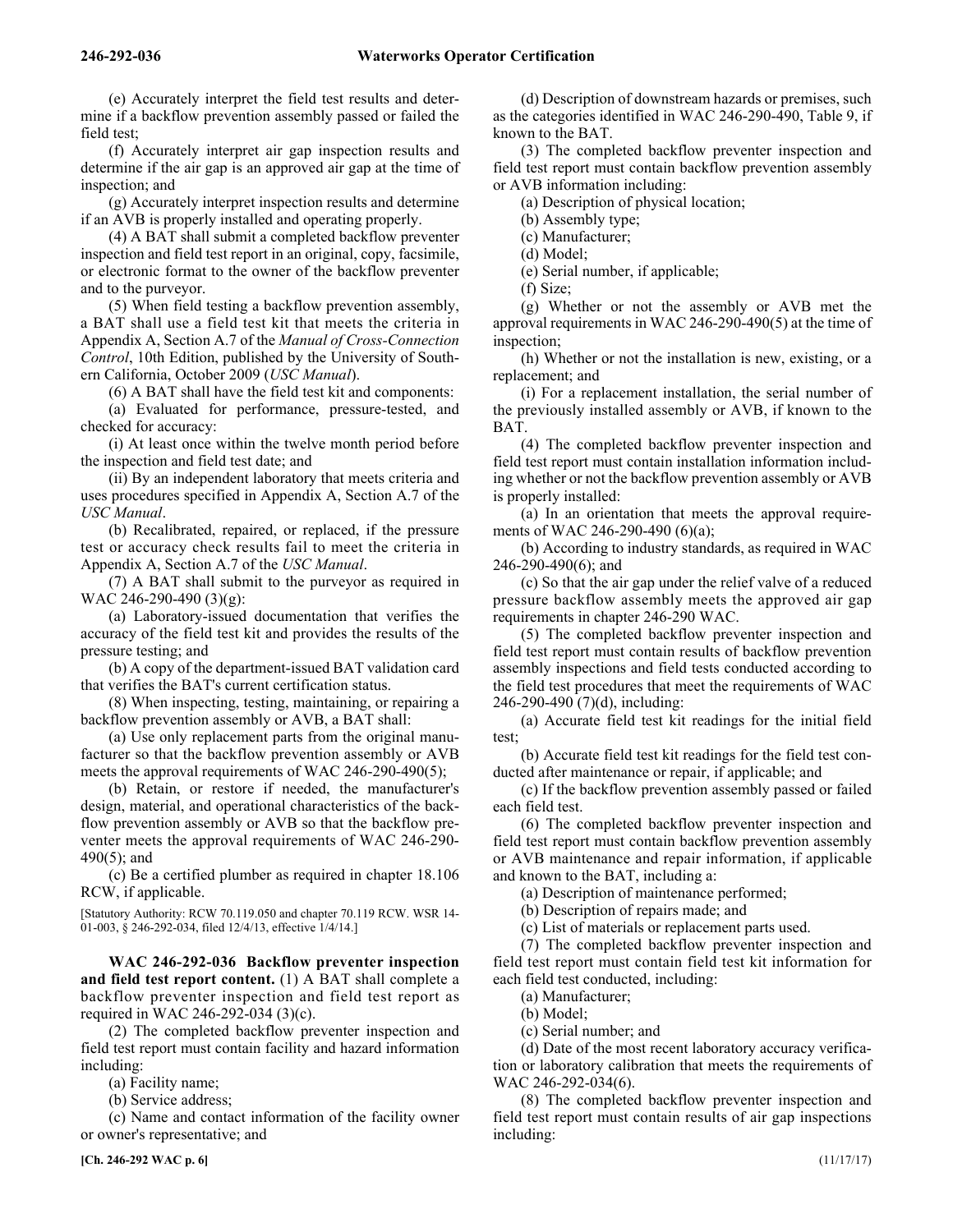(a) Measurements of the supply pipe diameter;

(b) Measurements of the air gap separation; and

(c) Whether or not the air gap is an approved air gap at the time of inspection.

(9) The completed backflow preventer inspection and field test report must contain remarks, if applicable, including, but not limited to:

(a) A statement that the backflow prevention assembly or AVB does not meet the approval requirements in WAC 246- 290-490(5);

(b) A list of all missing or defective backflow prevention assembly or AVB components, including shutoff valves and test cocks; and

(c) A description of any conditions that could adversely affect the performance of the backflow preventer.

(10) The completed backflow preventer inspection and field test report must contain information about the BAT who inspected, field tested, maintained, or repaired the backflow preventer, including the BAT's:

(a) Printed name;

(b) Company name;

(c) Phone number; and

(d) BAT certification number issued by the department.

(11) The completed backflow preventer inspection and field test report must contain the date of each inspection, field test, maintenance or repair, if applicable, performed by the **BAT** 

(12) The completed backflow preventer inspection and field test report must contain a statement certifying that the BAT:

(a) Personally inspected and field tested the backflow prevention assembly; or

(b) Personally inspected the air gap or AVB; and

(c) Used field test procedures that met the requirements of WAC 246-290-490 (7)(d); and

(d) Provided true, complete, and accurate information in the report.

(13) The completed backflow preventer inspection and field test report must contain the signature of the BAT who inspected, field tested, maintained, or repaired the backflow preventer. The signature must be in original, copy, facsimile, or electronic format.

[Statutory Authority: RCW 70.119.050 and chapter 70.119 RCW. WSR 14- 01-003, § 246-292-036, filed 12/4/13, effective 1/4/14.]

246-292-040 **WAC 246-292-040 Classification of public water systems.** The department shall classify water treatment plants and distribution systems.

(1) Water treatment plants.

(a) Water treatment plants are classified according to the point system in the ABC "*Purification Plant Criteria*" publication (October 2007) and are in Table 1.

| Table 1                                     |
|---------------------------------------------|
| <b>Water Treatment Plant Classification</b> |

| <b>Total Points Assigned</b> | Water Treatment<br>Plant Classification |
|------------------------------|-----------------------------------------|
| Less than 31                 | Class 1                                 |
| 31 to 55                     | Class <sub>2</sub>                      |

| <b>Total Points Assigned</b> | Water Treatment<br>Plant Classification |
|------------------------------|-----------------------------------------|
| 56 to 75                     | Class 3                                 |
| More than 75                 | Class 4                                 |

(b) The scope of water treatment plant processes include, but are not limited to:

(i) Water filtration;

(ii) Ion exchange;

(iii) Electrodialysis;

(iv) Reverse osmosis; or

(v) Inorganic contaminant removal.

(c) The scope of a water treatment plant does not include unit processes installed for:

(i) In-line fluoridation;

(ii) In-line chlorination; or

(iii) Chemical addition to inhibit corrosion.

(2) Distribution systems are classified according to the population served from a public water system's WFI form and are in Table 2.

**Table 2 Distribution Systems Classification**

| Population Served | Distribution System<br>Classification |
|-------------------|---------------------------------------|
| Less than 251     | Class S                               |
| 251 to 1,500      | Class 1                               |
| 1,501 to 15,000   | Class <sub>2</sub>                    |
| 15,001 to 50,000  | Class 3                               |
| More than 50,000  | Class 4                               |

[Statutory Authority: RCW 70.119.050 and chapter 70.119 RCW. WSR 14- 01-003, § 246-292-040, filed 12/4/13, effective 1/4/14. Statutory Authority: Chapter 70.119 RCW and Safe Drinking Water Act, Public Law 104-182; 64 F.R. 5916 - 5921. WSR 01-02-070, § 246-292-040, filed 12/29/00, effective 1/29/01. Statutory Authority: Chapter 70.119 RCW. WSR 94-04-004, § 246- 292-040, filed 1/20/94, effective 2/20/94. Statutory Authority: RCW 43.70.040. WSR 91-02-049 (Order 121), recodified as § 246-292-040, filed 12/27/90, effective 1/31/91. Statutory Authority: RCW 70.119.050. WSR 78-10-053 (Order 1343), § 248-55-050, filed 9/22/78.]

246-292-050 **WAC 246-292-050 Public water system minimum operator certification requirements.** (1) A purveyor of a public water system shall designate at least one certified operator in responsible charge of a water treatment plant according to the minimum operator certification levels in Table 3.

#### **Table 3**

**Water Treatment Plant Classification for the Minimum Level of Certified Operators in Responsible Charge**

| Water Treatment<br>Plant Classification | Minimum Operator<br>Certification Level |
|-----------------------------------------|-----------------------------------------|
| Class 1                                 | WTPO 1                                  |
| Class 2                                 | WTPO 2                                  |
| Class 3                                 | WTPO 3                                  |
| Class 4                                 | WTPO 4                                  |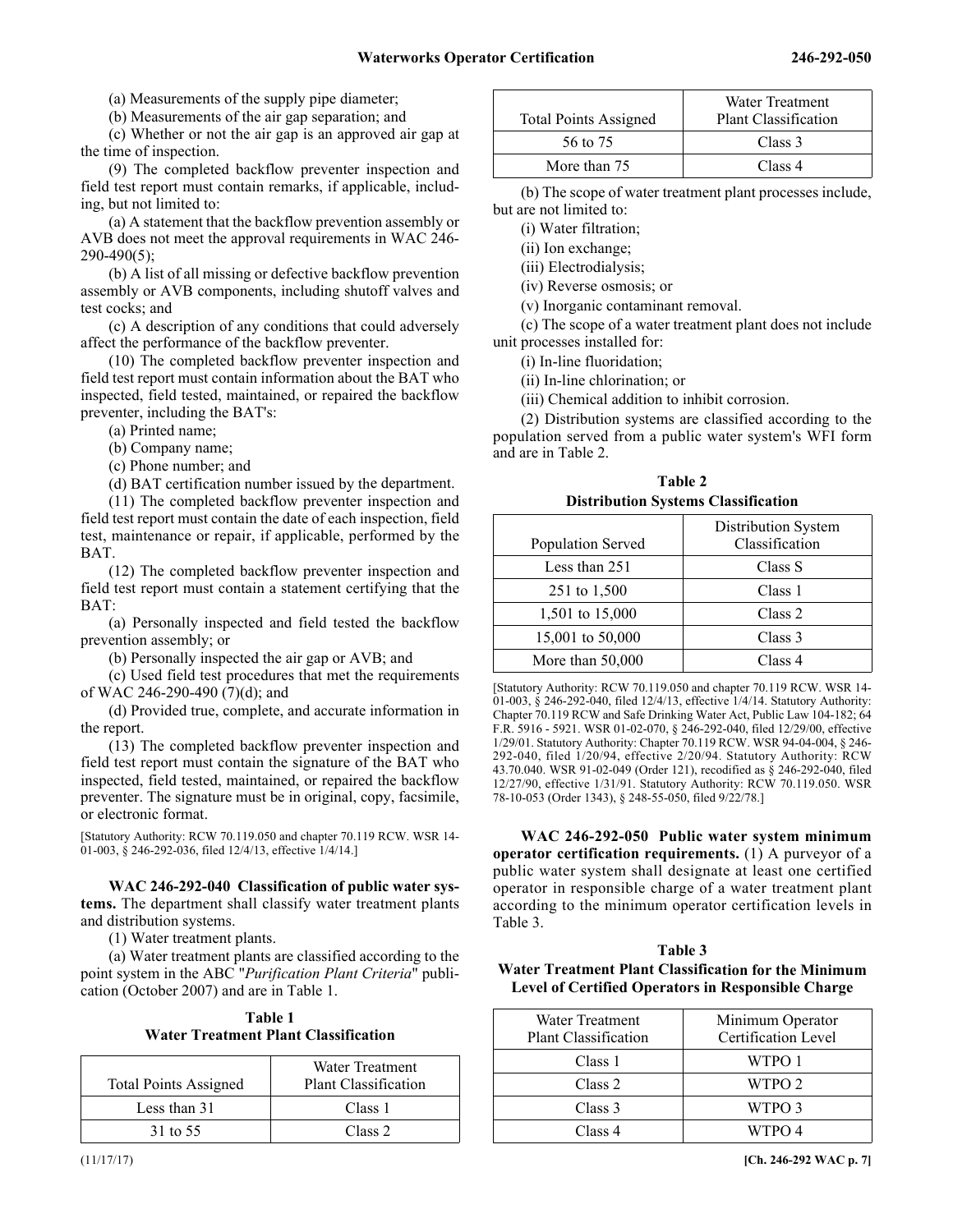(2) A purveyor of a public water system shall designate at least one certified operator in responsible charge of a distribution system according to the minimum operator certification levels in Table 4 for:

(a) A community or nontransient noncommunity water system;

(b) A transient noncommunity water system, if the system has a groundwater source that requires 4-log treatment as required in WAC 246-290-451 or 246-290-453; or

(c) A transient noncommunity water system that is violating or has violated requirements in chapter 246-290 WAC, and the violations may create, or have created an imminent or significant risk to human health. Violations include, but are not limited to:

(i) Repeated violations of monitoring or reporting requirements;

(ii) Failure to address an exceedance of permissible levels of regulated contaminants;

(iii) Failure to comply with treatment technique standards or requirements;

(iv) Failure to comply with waterworks operator certification requirements;

(v) Failure to submit to a sanitary survey; or

(vi) Failure to comply with Tier 1 public notification requirements.

### **Table 4 Distribution System Classification for the Minimum Level of Certified Operators in Responsible Charge**

| Distribution System<br>Classification | Minimum Operator<br>Certification Level |
|---------------------------------------|-----------------------------------------|
| Class S                               | WDS                                     |
| Class 1                               | WDM 1                                   |
| Class 2                               | WDM 2                                   |
| Class 3                               | WDM 3                                   |
| Class 4                               | WDM 4                                   |

(3) A purveyor of a public water system with designated operating shifts and major segments may:

(a) Designate a certified operator in responsible charge at one level lower than the minimum certification requirements in subsections (1) and (2) of this section for each operating shift outside of regular operating hours, or each major segment of a water treatment plant or distribution system; and

(b) Assign a major segment to an operator that is certified at less than the minimum certification level requirement in (a) of this subsection if the purveyor has written procedures that include:

(i) Which operational decisions the assigned operator may make that are consistent with their experience, skills, or abilities;

(ii) Identification of the conditions that require the assigned operator to consult with the certified operator in responsible charge in (a) of this subsection, and contact information; and

(iii) The date and signatures of the certified operator in responsible charge in (a) of this subsection, and the assigned operator.

(4) A purveyor shall designate a CCS to be in responsible charge of a public water system's cross-connection control program.

[Statutory Authority: RCW 70.119.050 and chapter 70.119 RCW. WSR 14- 01-003, § 246-292-050, filed 12/4/13, effective 1/4/14. Statutory Authority: Chapter 70.119 RCW and Safe Drinking Water Act, Public Law 104-182; 64 F.R. 5916 - 5921. WSR 01-02-070, § 246-292-050, filed 12/29/00, effective 1/29/01. Statutory Authority: Chapter 70.119 RCW. WSR 94-04-004, § 246- 292-050, filed 1/20/94, effective 2/20/94. Statutory Authority: RCW 43.70.040. WSR 91-02-049 (Order 121), recodified as § 246-292-050, filed 12/27/90, effective 1/31/91. Statutory Authority: RCW 70.119.050. WSR 78-10-053 (Order 1343), § 248-55-060, filed 9/22/78.]

#### WAC 246-292-055 Minimum requirements for con**tract operators.** (1) A contract operator must:

(a) Be certified, at a minimum, as a CCS and a WDM 1;

(b) Be certified at a level determined by the highest classification of the water treatment plant or distribution system operated as required in WAC 246-292-050 in Tables 3 and 4;

(c) For each public water system under contract with the operator:

(i) Be available on-site or able to be contacted immediately by telephone or other electronic communication twentyfour hours per day, every day; and

(ii) Be able to initiate appropriate action within two hours of contact, as required for certified operators in responsible charge under WAC 246-292-032(2), for every public water system that the contract operator is under contract;

(d) Submit one copy of each public water system operations contract to the department within thirty days of the effective date of the contract. An operations contract must include the following:

(i) Contract operator name and certification number;

(ii) List of the duties that must be performed;

(iii) Duration of the contract term;

(iv) Signature of the public water system representative;

(v) Signature of the contract operator; and

(vi) Effective date of the contract.

(e) Notify the department within thirty days when starting operation of a public water system, or ending operation of a public water system.

(2) A contract operator who is an approved SMA shall comply with chapter 246-295 WAC.

[Statutory Authority: RCW 70.119.050 and chapter 70.119 RCW. WSR 14- 01-003, § 246-292-055, filed 12/4/13, effective 1/4/14. Statutory Authority: Chapter 70.119 RCW and Safe Drinking Water Act, Public Law 104-182; 64 F.R. 5916 - 5921. WSR 01-02-070, § 246-292-055, filed 12/29/00, effective 1/29/01. Statutory Authority: Chapter 70.119 RCW. WSR 94-04-004, § 246- 292-055, filed 1/20/94, effective 2/20/94.]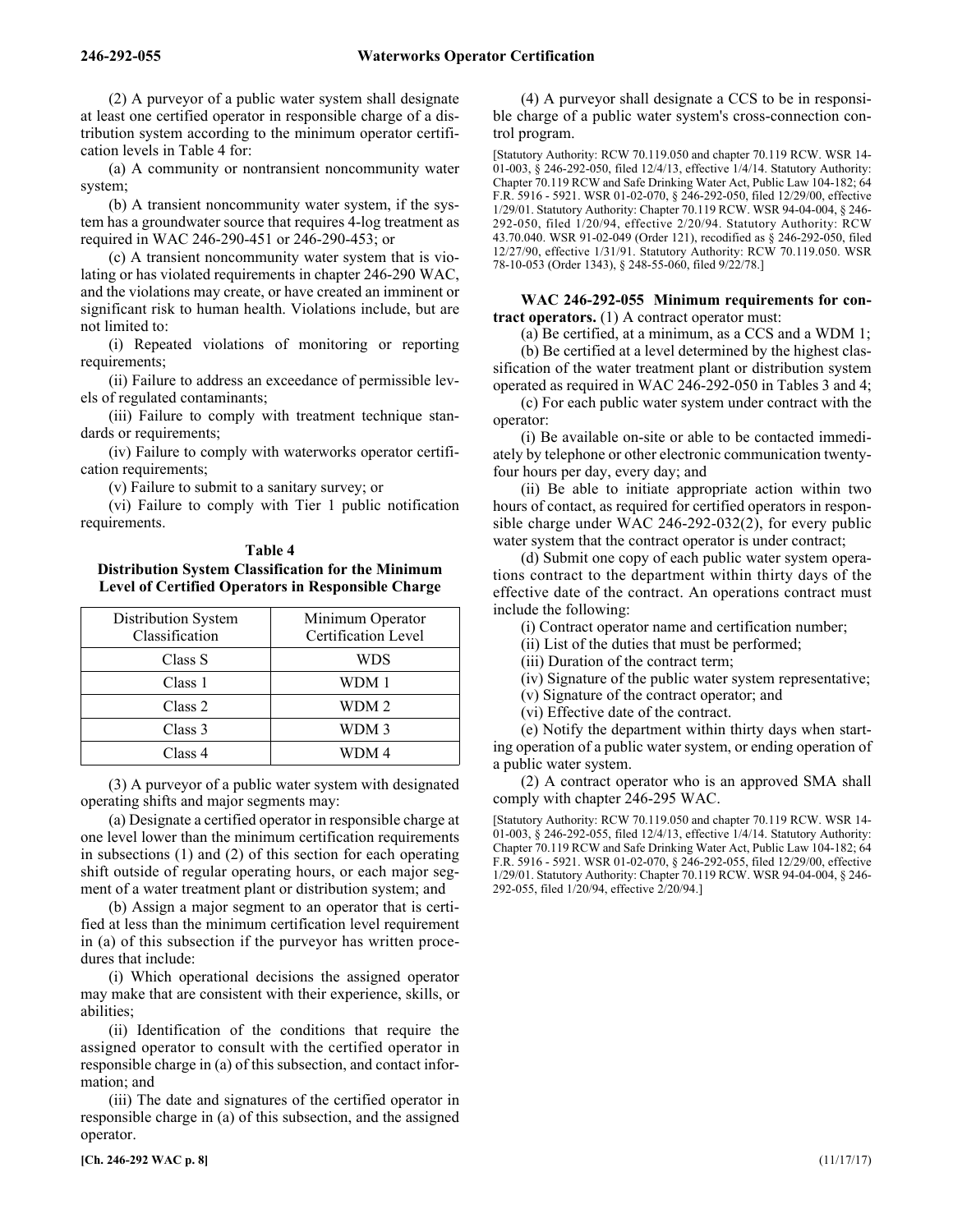246-292-060 **WAC 246-292-060 Minimum education and experience requirements to become a certified operator.** (1) Minimum education and operating experience requirements for a water treatment plant operator are in Table 5.

| Certification Level | Minimum Education<br>Requirement (see Table 7<br>for equivalents) | Minimum Experience Requirement                                                                                |
|---------------------|-------------------------------------------------------------------|---------------------------------------------------------------------------------------------------------------|
| WTPO 1              | 12 years                                                          | 12 months operating experience in a water treatment plant.                                                    |
| WTPO <sub>2</sub>   | 12 years                                                          | 18 months operating experience in a water treatment plant;<br>$\bullet$<br>and                                |
|                     |                                                                   | 18 months additional water-related experience.                                                                |
|                     |                                                                   | • Relevant excess education may substitute for additional<br>water-related experience requirement.            |
| WTPO 3              | 14 years                                                          | 24 months operating experience in a Class 2 or higher rated<br>water treatment plant; and                     |
|                     |                                                                   | 24 months additional water-related experience.<br>٠                                                           |
|                     |                                                                   | Relevant excess education may substitute for additional<br>$\bullet$<br>water-related experience requirement. |
| WTPO 4              | 16 years                                                          | 24 months operating experience in a Class 3 or higher rated<br>water treatment plant; and                     |
|                     |                                                                   | 24 months additional water-related experience.                                                                |
|                     |                                                                   | Relevant excess education may substitute for additional<br>$\bullet$<br>water-related experience requirement. |

**Table 5 WTPO Minimum Education and Experience Requirements**

(2) Minimum education and operating experience requirements for WDS and WDM certification levels are in Table 6.

## **Table 6 WDS and WDM Minimum Education and Experience Requirements**

| Certification Level | Minimum Education<br>Requirement (see Table 7<br>for equivalents) | Minimum Experience Requirement                                                                                |
|---------------------|-------------------------------------------------------------------|---------------------------------------------------------------------------------------------------------------|
| <b>WDS</b>          | 12 years                                                          | 6 months operating experience in a water treatment plant or dis-<br>tribution system.                         |
| WDM 1               | 12 years                                                          | 12 months operating experience in a water treatment plant or<br>distribution system.                          |
| WDM <sub>2</sub>    | 12 years                                                          | 12 months operating experience in a water treatment plant<br>or distribution system; and                      |
|                     |                                                                   | 24 months additional water-related experience.<br>$\bullet$                                                   |
|                     |                                                                   | Relevant excess education may substitute for additional<br>$\bullet$<br>water-related experience requirement. |
| WDM 3               | 14 years                                                          | 12 months operating experience in a water treatment plant<br>$\bullet$<br>or distribution system; and         |
|                     |                                                                   | 36 months additional water-related experience.<br>$\bullet$                                                   |
|                     |                                                                   | Relevant excess education may substitute for additional<br>$\bullet$<br>water-related experience requirement. |
| WDM4                | 16 years                                                          | 12 months operating experience in a water treatment plant<br>or distribution system; and                      |
|                     |                                                                   | • 36 months additional water-related experience.                                                              |
|                     |                                                                   | Relevant excess education may substitute for additional<br>$\bullet$<br>water-related experience requirement. |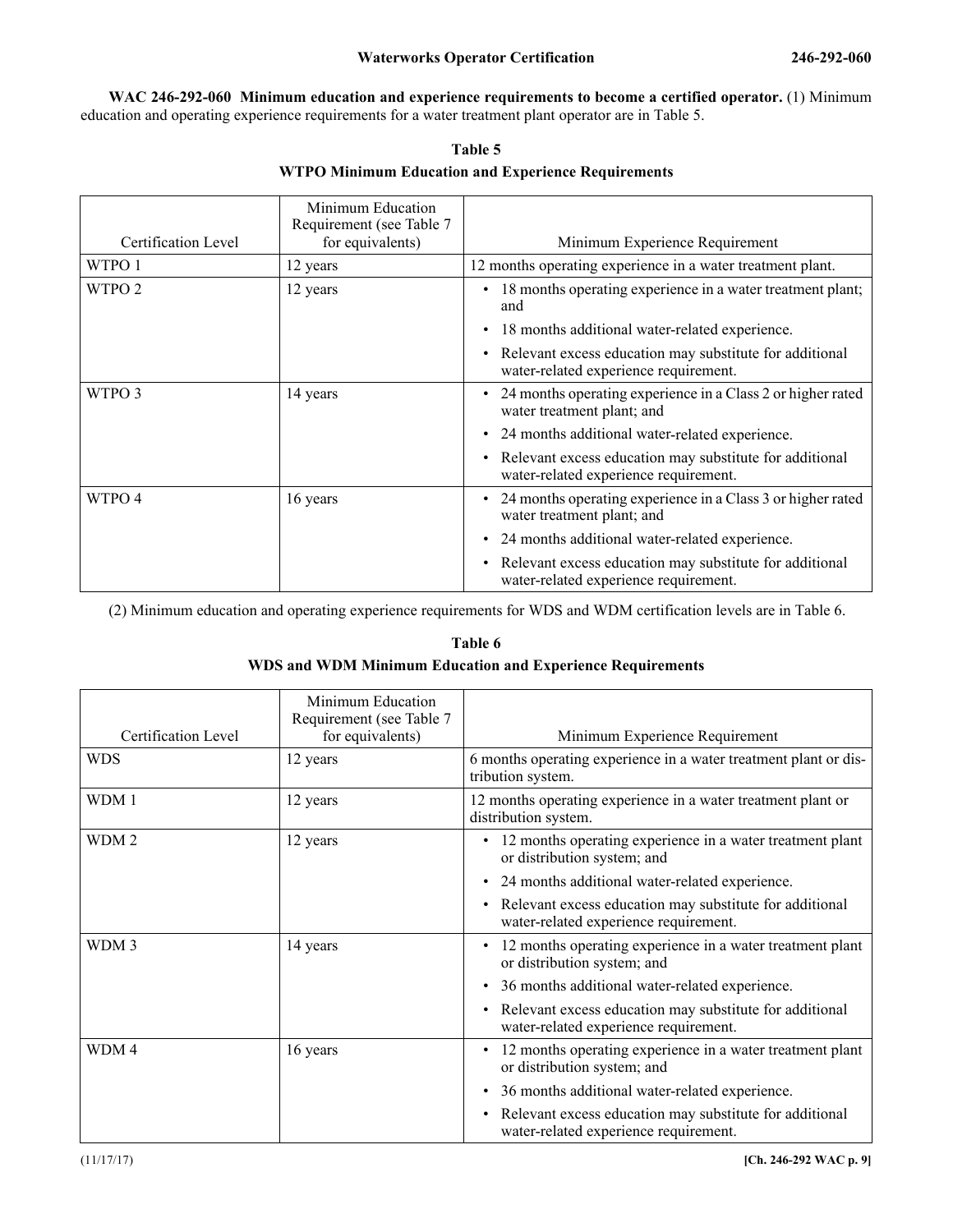(3) OIT requirements. Applicants for a WTPO or WDM OIT certification must meet the following requirements:

(a) Level 1 must meet the minimum education identified in Table 5 or 6 and either:

(i) Three months operating experience in a distribution system or in a water treatment plant;

(ii) Three months water-related experience; or

(iii) Three relevant college credits or thirty hours (three CEUs) of relevant training.

(b) Levels 2 through 4 must meet the minimum education and water-related experience requirements identified in Table 5 or 6 for the applicable certification level, excluding the operating experience requirements.

(4) The minimum education and operating experience requirements for a CCS are:

(a) Twelve years of education (refer to Table 7 for equivalent education requirements); and

(b) At least six months water-related experience.

(5) A BAT shall have at least twelve years of education (refer to Table 7 for equivalent education requirements).

| Table 7                                                                          |
|----------------------------------------------------------------------------------|
| <b>Minimum Education Requirements and Equivalent Education and Substitutions</b> |

| Minimum Education Requirement | <b>Equivalent Education and Substitutions</b>                                                                                    |  |
|-------------------------------|----------------------------------------------------------------------------------------------------------------------------------|--|
| 12 years of education         | High school diploma or GED;<br>$\bullet$                                                                                         |  |
|                               | One year of water-related experience may substitute for each year<br>of education through twelfth grade.                         |  |
| 14 years of education         | High school diploma or GED, and one of the following:<br>٠                                                                       |  |
|                               | A two-year college degree;                                                                                                       |  |
|                               | 60 college semester credits;                                                                                                     |  |
|                               | 90 college quarter credits; or                                                                                                   |  |
|                               | 90 CEUs from relevant water system training.                                                                                     |  |
|                               | One year of operating experience or water-related experience<br>may substitute for each year of education through twelfth grade. |  |
|                               | Two years of operating experience or water-related experience<br>may substitute for each year of college education.              |  |
| 16 years of education         | High school diploma or GED, and one of the following:<br>٠                                                                       |  |
|                               | A four-year college degree;                                                                                                      |  |
|                               | 120 college semester credits;                                                                                                    |  |
|                               | 180 college quarter credits; or<br>٠                                                                                             |  |
|                               | 180 CEUs from relevant water system training.<br>٠                                                                               |  |
|                               | One year of operating experience or water-related experience<br>may substitute for each year of education through twelfth grade. |  |
|                               | Two years of operating experience or water-related experience<br>may substitute for each year of college education.              |  |

(6) Water-related experience used to substitute for the minimum education requirements must exceed the minimum experience requirements for certification in Tables 5 and 6 before the experience is used as an equivalent education substitution in Table 7.

(7) The department may approve an applicant's relevant excess education or water-related experience that meets the requirements in Tables 5, 6, and 7.

[Statutory Authority: RCW 70.119.050. WSR 17-23-119, § 246-292-060, filed 11/17/17, effective 12/18/17. Statutory Authority: RCW 70.119.050 and chapter 70.119 RCW. WSR 14-01-003, § 246-292-060, filed 12/4/13, effective 1/4/14. Statutory Authority: Chapter 70.119 RCW and Safe Drinking Water Act, Public Law 104-182; 64 F.R. 5916 - 5921. WSR 01-02-070, § 246-292-060, filed 12/29/00, effective 1/29/01. Statutory Authority: Chapter 70.119 RCW. WSR 94-04-004, § 246-292-060, filed 1/20/94, effective 2/20/94. Statutory Authority: RCW 43.70.040. WSR 91-02-049 (Order 121), recodified as § 246-292-060, filed 12/27/90, effective 1/31/91. Statutory Authority: RCW 70.119.050. WSR 78-10-053 (Order 1343), § 248-55-070, filed 9/22/78.]

246-292-070 **WAC 246-292-070 Application and examination.** (1) To become certified as a CCS, WDS, WDM, or WTPO, an applicant shall:

(a) Submit to the department a completed application on a form provided by the department, and include:

(i) An application fee, as specified in WAC 246-292- 995;

(ii) A completed "Waterworks Operator Information" form;

(iii) Affidavits of employment that documents experience;

(iv) Transcripts of education and training, if applicable; and

(v) Other supporting documentation, as required in this chapter.

(b) Meet the minimum education and operating experience requirements in WAC 246-292-060; and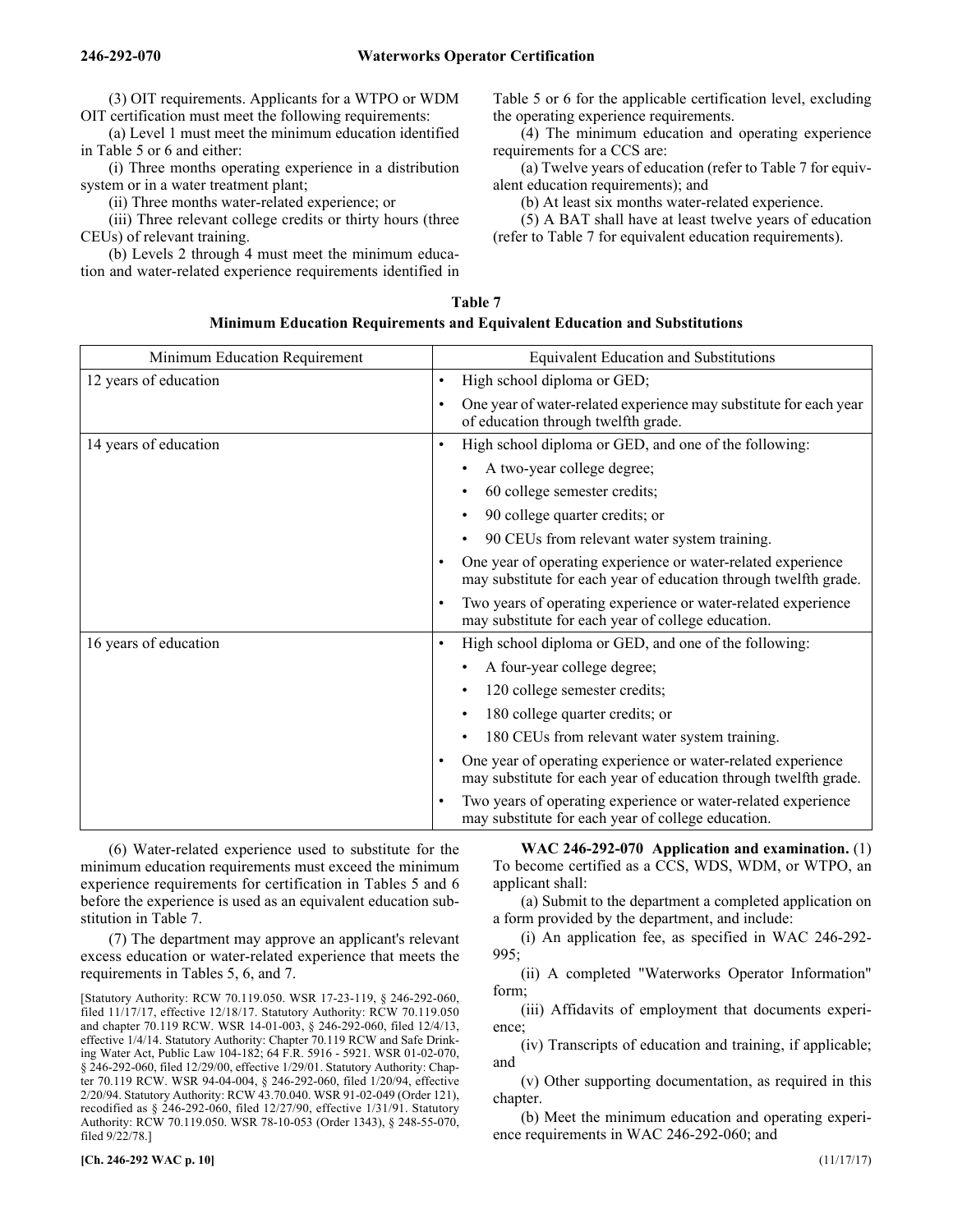(c) Take and pass a validated examination, including payment of an examination fee made payable to the department's examination contractor as specified in the application packet.

(2) The effective date of the certificate for CCS, WDS, WDM, or WTPO classifications is the last day of the month in which the applicant took and passed the examination.

(3) To become certified as a BAT, an applicant shall:

(a) Submit to the department a completed application on a form provided by the department, and include:

(i) An application fee, as specified in WAC 246-292- 995; and

(ii) An examination fee to the department's examination contractor as specified in the application packet; and

(b) Take and pass:

(i) A validated computer-based examination; and

(ii) A department practical examination.

(4) The effective date of the certificate for a BAT is the date the applicant passed the examination.

(5) The department shall consider for approval all complete applications.

(6) The department may deny an application for certification as specified in WAC 246-292-105.

[Statutory Authority: RCW 70.119.050 and chapter 70.119 RCW. WSR 14- 01-003, § 246-292-070, filed 12/4/13, effective 1/4/14. Statutory Authority: Chapter 70.119 RCW and Safe Drinking Water Act, Public Law 104-182; 64 F.R. 5916 - 5921. WSR 01-02-070, § 246-292-070, filed 12/29/00, effective 1/29/01. Statutory Authority: Chapter 70.119 RCW. WSR 94-04-004, § 246- 292-070, filed 1/20/94, effective 2/20/94. Statutory Authority: RCW 43.70.040. WSR 91-02-049 (Order 121), recodified as § 246-292-070, filed 12/27/90, effective 1/31/91. Statutory Authority: RCW 70.119.050. WSR 78-10-053 (Order 1343), § 248-55-080, filed 9/22/78.]

246-292-075 **WAC 246-292-075 Reciprocity.** (1) The department may issue a certification for a WDS, WDM, or WTPO without examination to an applicant who has a valid, unrestricted certificate from another state or province if:

(a) The education, operating experience, and professional growth requirements from the other state or provincial certification program are substantially equivalent standards as the certification requirements in this chapter; and

(b) An applicant passed the ABC validated examination or an equivalent examination as determined by the department, with an equivalent Washington passing score of at least seventy percent.

(2) An applicant for a WDS, WDM, or WTPO certification by reciprocity shall comply with the requirements in WAC 246-292-070, except the examination and application fees and submit:

(a) Proof of a valid, unrestricted waterworks operator certification from the reciprocal state or province; and

(b) The reciprocity fee as specified in WAC 246-292- 995, Table 8.

[Statutory Authority: RCW 70.119.050 and chapter 70.119 RCW. WSR 14- 01-003, § 246-292-075, filed 12/4/13, effective 1/4/14. Statutory Authority: Chapter 70.119 RCW and Safe Drinking Water Act, Public Law 104-182; 64 F.R. 5916 - 5921. WSR 01-02-070, § 246-292-075, filed 12/29/00, effective 1/29/01. Statutory Authority: Chapter 70.119 RCW. WSR 94-04-004, § 246- 292-075, filed 1/20/94, effective 2/20/94.]

246-292-080 **WAC 246-292-080 Public water system temporary operator certification.** (1) The department may issue a nonrenewable temporary certification to an individual to fill a vacated position for a certified operator in responsible charge, or for a position reclassified in WAC 246-292-086, for a public water system that is required to have a certified operator. The purveyor of the public water system and the operator may jointly submit to the department an application for a temporary certification without the operator taking an examination if:

(a) The operator meets, or will meet before the end of the temporary certification period, the minimum education and operating experience requirements of the water treatment plant or distribution system classification as required in WAC 246-292-050 for the temporary position; and

(b) The operator submits all of the following:

(i) A letter requesting temporary certification for the vacated certified operator in responsible charge position;

(ii) A temporary certification application on a form provided by the department signed by the operator and the purveyor for department review and approval;

(iii) Affidavits of employment and other supporting information to document experience and demonstrate that the applicant will meet the requirements to become certified for the position by the end of the temporary certification period; and

(iv) A temporary certification application fee as specified in WAC 246-292-995(4).

(2) The department may issue a temporary certification for up to twelve months except as specified in subsection (3) or (4) of this section.

(3) The department may issue a temporary certification for up to sixty days to an operator of a public water system that uses a surface water or a GWI source, if:

(a) The public water system has no more than two WTPO positions;

(b) All WTPO positions for the public water system are vacant at the same time;

(c) The operator meets the minimum education and operating experience requirements for the position in WAC 246- 292-060 at the time the department receives the application; and

(d) The operator submits all information as required in subsection (1)(b) of this section.

(4) The department may issue a temporary certification for up to one hundred twenty days to an operator of a public water system if:

(a) The public water system meets the criteria in WAC 246-292-050 (2)(c);

(b) The operator meets the minimum education and operating experience requirements for the position in WAC 246- 292-060 at the time the department receives the application; and

(c) The operator submits all information as required in subsection (1)(b) of this section.

(5) Only one temporary certification may be issued for each vacated position for a certified operator in responsible charge.

(6) A temporary certification issued by the department to an operator for a vacated certified operator in responsible charge position of a public water system is not transferable to:

(a) Another operator;

(b) Another position within the public water system; or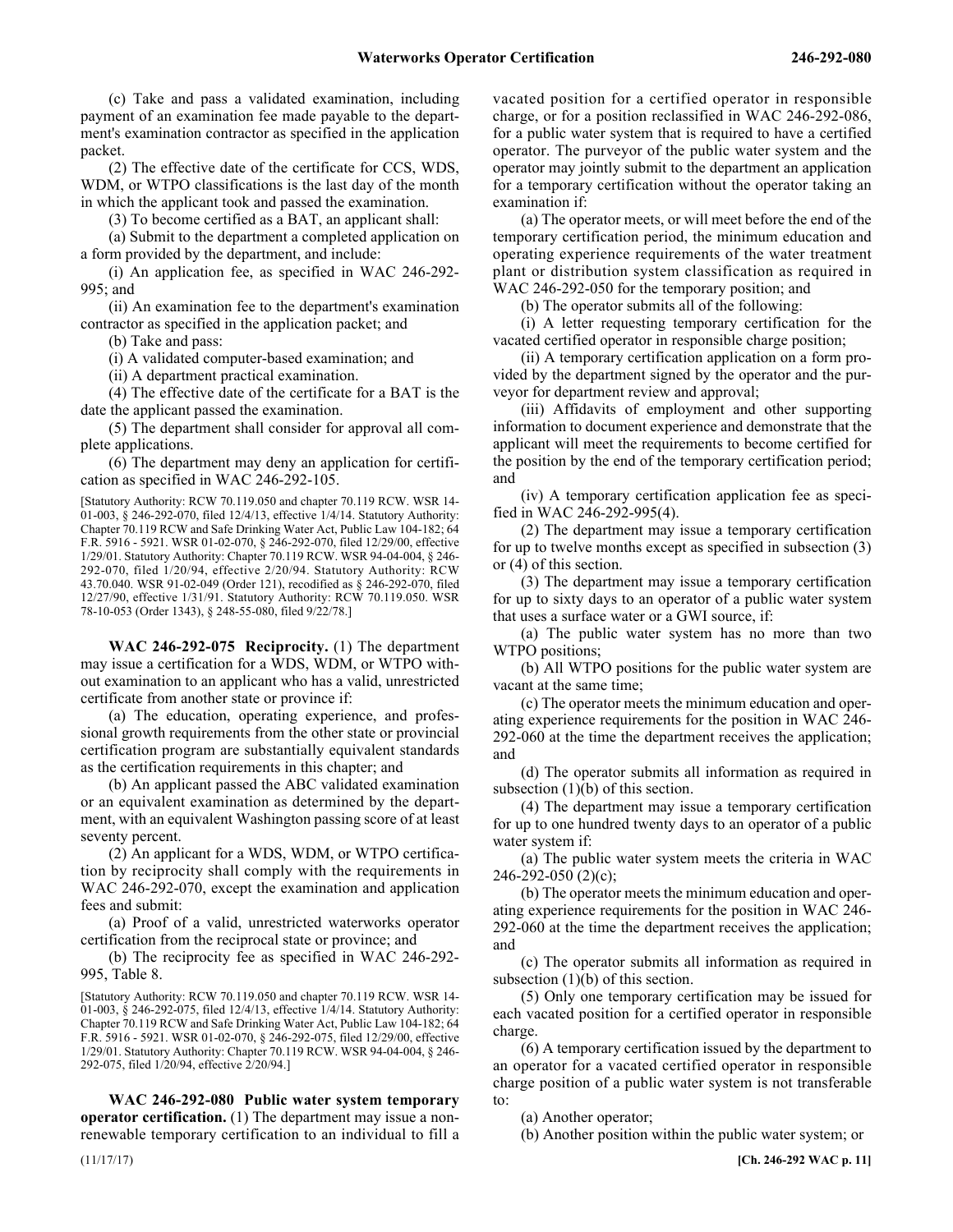(c) Another public water system.

[Statutory Authority: RCW 70.119.050 and chapter 70.119 RCW. WSR 14- 01-003, § 246-292-080, filed 12/4/13, effective 1/4/14. Statutory Authority: Chapter 70.119 RCW and Safe Drinking Water Act, Public Law 104-182; 64 F.R. 5916 - 5921. WSR 01-02-070, § 246-292-080, filed 12/29/00, effective 1/29/01. Statutory Authority: Chapter 70.119 RCW. WSR 94-04-004, § 246- 292-080, filed 1/20/94, effective 2/20/94. Statutory Authority: RCW 43.70.040. WSR 91-02-049 (Order 121), recodified as § 246-292-080, filed 12/27/90, effective 1/31/91. Statutory Authority: RCW 70.119.050. WSR 78-10-053 (Order 1343), § 248-55-090, filed 9/22/78.]

246-292-085 **WAC 246-292-085 Grandparented certification.** (1) A certified operator who received a grandparented certification prior to January 1, 2001, remains subject to the following:

(a) A grandparented operator certification is valid only for the designated public water system and is not transferable to another operator or public water system;

(b) An operator with a grandparented certification shall meet all renewal requirements in WAC 246-292-090; and

(c) If an operator with a grandparented certification fails to renew the certificate as required in WAC 246-292-090, the operator shall no longer be certified. If the certificate expires, the operator must apply for a new certification and meet all the requirements of a new applicant as required in WAC 246- 292-060 and 246-292-070.

(2) If the classification of a water treatment plant or distribution system changes to a higher level, the grandparented certification is no longer valid. The purveyor shall comply with the requirements for obtaining a certified operator, as required in WAC 246-292-040 and 246-292-050.

[Statutory Authority: RCW 70.119.050 and chapter 70.119 RCW. WSR 14- 01-003, § 246-292-085, filed 12/4/13, effective 1/4/14. Statutory Authority: Chapter 70.119 RCW. WSR 05-06-122, § 246-292-085, filed 3/2/05, effective 4/2/05. Statutory Authority: Chapter 70.119 RCW and Safe Drinking Water Act, Public Law 104-182; 64 F.R. 5916 - 5921. WSR 01-02-070, § 246-292-085, filed 12/29/00, effective 1/29/01.]

246-292-086 **WAC 246-292-086 Certified BTO.** (1) The department shall:

(a) Reclassify a certified BTO that has twelve months or more of operating experience in a water treatment plant to a WTPO 1. To document operating experience in a water treatment plant, a BTO shall submit the following to the department for review and approval:

(i) Completed "Waterworks Operator Information" form provided by the department; and

(ii) Affidavits of employment that document water treatment plant experience.

(b) Issue a temporary operator certification to a BTO designated as a certified operator in responsible charge in WAC 246-292-020 for up to twelve months as a WTPO 1 under the following criteria:

(i) The BTO is currently operating a water treatment plant;

(ii) The BTO does not have twelve months of operating experience in a water treatment plant; and

(iii) The water treatment plant is classified as Class 1 in WAC 246-292-040 Table 1.

(2) A BTO that does not have twelve months of operating experience in a water treatment plant, and that does not meet the criteria in subsection (1)(b) of this section, shall remain a certified BTO.

**[Ch. 246-292 WAC p. 12]** (11/17/17)

(3) Within twelve months of the effective date of this chapter, a BTO may request that the department reclassify the certificate from a BTO to a WTPO-OIT by submitting the following information for department review and approval:

(a) Completed "Waterworks Operator Information" form; and

(b) Affidavits of employment that document water treatment plant experience.

[Statutory Authority: RCW 70.119.050 and chapter 70.119 RCW. WSR 14- 01-003, § 246-292-086, filed 12/4/13, effective 1/4/14.]

246-292-090 **WAC 246-292-090 Renewal of certificates.** (1) Certificates are valid until December 31st each year, except that an initial certificate issued after October 1st will be valid through the following calendar year.

(2) To renew a certificate, a certified operator shall submit to the department:

(a) The annual renewal fee as specified in WAC 246- 292-995;

(b) The original annual renewal notice, and if applicable;

(c) Updated information on the renewal notice, including water system name and identification number for any change in the specific public water systems operated by the certified operator; and

(d) Completed professional growth documentation as required in WAC 246-292-095(3).

(3) A certified operator that fails to renew a certificate by January 1st shall pay a late fee as specified in WAC 246-292- 995, Table 8. The department shall notify the operator that the certificate is temporarily valid for two months, beginning January 1st. A temporarily valid certificate not renewed by the last day of February becomes invalid on March 1st. The department shall notify the operator in writing when a temporarily valid certificate is invalidated.

(4) A certified operator whose failure to renew results in an invalid certificate may reapply for certification and shall meet the requirements for a new certificate in WAC 246-292- 060 and 246-292-070.

[Statutory Authority: RCW 70.119.050 and chapter 70.119 RCW. WSR 14- 01-003, § 246-292-090, filed 12/4/13, effective 1/4/14. Statutory Authority: Chapter 70.119 RCW. WSR 05-06-122, § 246-292-090, filed 3/2/05, effective 4/2/05. Statutory Authority: Chapter 70.119 RCW and Safe Drinking Water Act, Public Law 104-182; 64 F.R. 5916 - 5921. WSR 01-02-070, § 246-292-090, filed 12/29/00, effective 1/29/01. Statutory Authority: Chapter 70.119 RCW. WSR 94-04-004, § 246-292-090, filed 1/20/94, effective 2/20/94. Statutory Authority: RCW 43.70.040. WSR 91-02-049 (Order 121), recodified as § 246-292-090, filed 12/27/90, effective 1/31/91. Statutory Authority: Chapter 201, Laws of 1982. WSR 82-13-009 (Order 1823), § 248-55-110, filed 6/4/82. Statutory Authority: RCW 70.119.050. WSR 78- 10-053 (Order 1343), § 248-55-110, filed 9/22/78.]

246-292-095 **WAC 246-292-095 Professional growth.** (1) A BTO, CCS, WDS, WDM, or WTPO shall demonstrate professional growth during each professional growth reporting period of at least three years, and complete the requirements by December 31st, as follows:

(a) Accumulate a minimum of three CEU or college credits meeting the definition of relevant water system training in WAC 246-292-010;

(b) Advance as a WDM or WTPO by examination to a higher level classification; or

(c) Achieve certification by examination in a different classification as follows: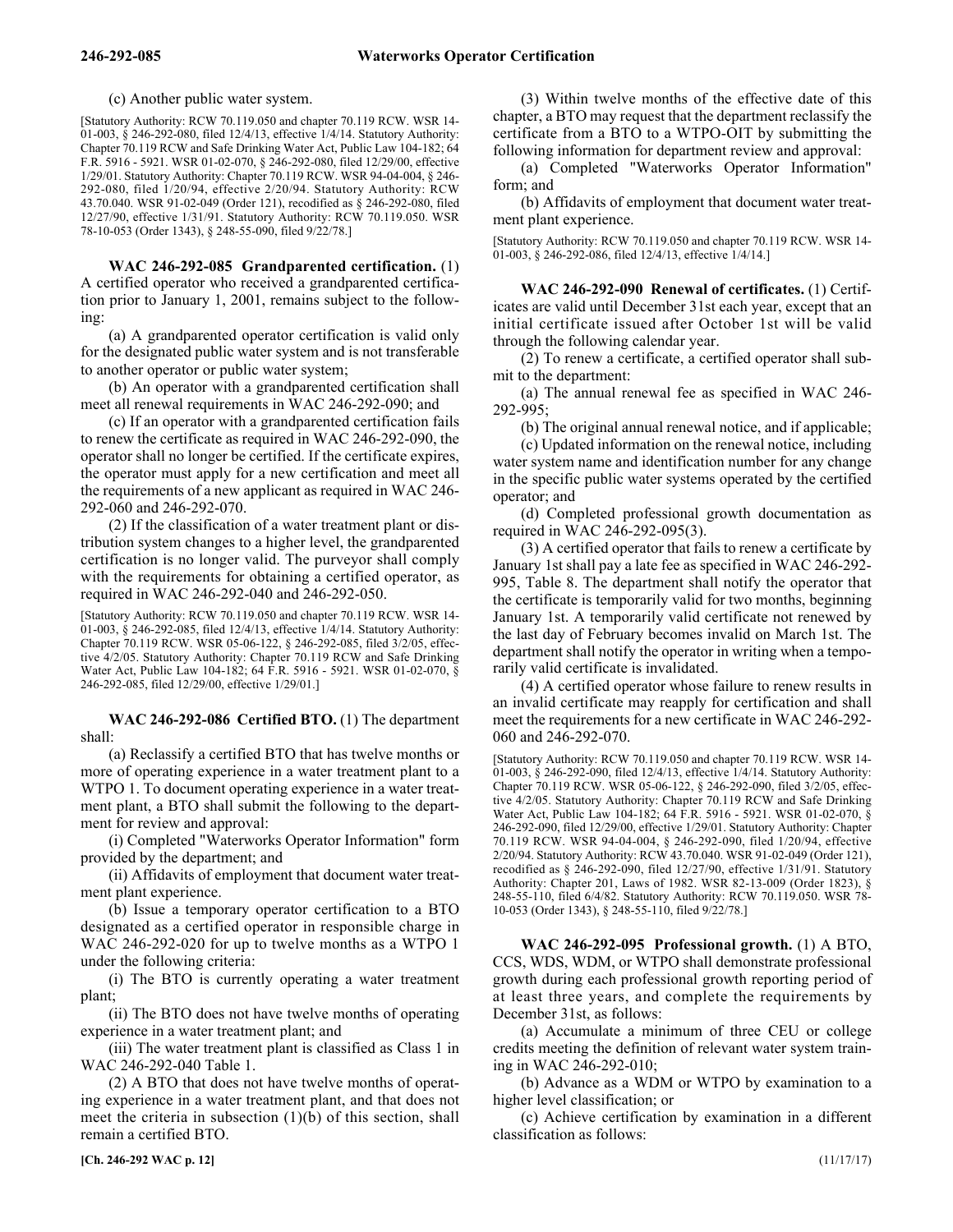(i) A BTO obtains a CCS, WDM, or WTPO certification; (ii) A CCS obtains a WDS, WDM, or WTPO certification;

(iii) A WDM obtains a CCS or WTPO certification;

(iv) A WDS obtains a CCS, WDM, or WTPO certification; or

(v) A WTPO obtains a CCS or WDM certification.

(2) A certified BAT shall demonstrate professional growth by passing the department's BAT professional growth examination during each professional growth reporting period.

(3) All certified operators shall submit professional growth documentation to the department or its designee by February 15th following the end of the professional growth period.

(4) The department shall determine if training meets the relevant water system training requirements of WAC 246- 292-060. If the department determines that training does not meet the definition, the certified operator may request a relevancy review.

[Statutory Authority: RCW 70.119.050 and chapter 70.119 RCW. WSR 14- 01-003, § 246-292-095, filed 12/4/13, effective 1/4/14.]

246-292-100 **WAC 246-292-100 Revocation and suspension.** (1) The department may suspend an operator's certificate for up to one year or revoke an operator's certificate for up to five years if the operator:

(a) Obtains a certificate by fraud or deceit;

(b) Performs an act of fraud, deceit, or gross negligence when:

(i) Operating or maintaining a public water system;

(ii) Inspecting, testing, maintaining, or repairing backflow assemblies, devices, or air gaps intended to protect a public water system from contamination; or

(iii) Developing or implementing a cross-connection control program.

(c) Intentionally violates the requirements of this chapter or department statutes, rules, or orders as authorized in chapter 246-290 WAC, RCW 70.119.110, or 70.119A.040.

(2) When considering if an act or omission constitutes gross negligence, the department shall consider all pertinent factors including, but not limited to:

(a) The standard of care commonly exercised by a certified operator;

(b) If the legal duty was known or should have been known to the alleged violator; and

(c) The degree to which the alleged gross negligence endangered public health.

(3) An operator whose certificate is suspended shall continue to meet all renewal and professional growth requirements in WAC 246-292-090 and 246-292-095, in order to maintain certification after the suspension period has ended.

(4) An operator whose certificate is revoked may apply for certification after the period of revocation has ended, and shall meet all requirements in WAC 246-292-060 and 246- 292-070.

[Statutory Authority: RCW 70.119.050 and chapter 70.119 RCW. WSR 14- 01-003, § 246-292-100, filed 12/4/13, effective 1/4/14. Statutory Authority: Chapter 70.119 RCW. WSR 05-06-122, § 246-292-100, filed 3/2/05, effective 4/2/05. Statutory Authority: Chapter 70.119 RCW and Safe Drinking Water Act, Public Law 104-182; 64 F.R. 5916 - 5921. WSR 01-02-070, §

246-292-100, filed 12/29/00, effective 1/29/01. Statutory Authority: Chapter 70.119 RCW. WSR 94-04-004, § 246-292-100, filed 1/20/94, effective 2/20/94. Statutory Authority: RCW 43.70.040. WSR 91-02-049 (Order 121), recodified as § 246-292-100, filed 12/27/90, effective 1/31/91. Statutory Authority: RCW 70.119.050. WSR 78-10-053 (Order 1343), § 248-55-120, filed 9/22/78.]

246-292-105 **WAC 246-292-105 Certification denial.** (1) The department may deny an application for certification if the applicant:

(a) Fails to meet any of the requirements of this chapter or falsifies information;

(b) At the time of application, and for any period of time during the prospective period of certification, the applicant:

(i) Has a waterworks operator certificate revoked, suspended, or restricted by another state or province with substantially equivalent standards as the requirements in this chapter;

(ii) Has a waterworks operator certificate revoked, suspended, or restricted by the department; or

(iii) Has a wastewater operator certificate in chapter 173- 230 WAC revoked, suspended, or restricted by the department of ecology.

(2) The department shall give written notice to the applicant of the decision to deny a certificate and state the grounds and factual basis for the action.

[Statutory Authority: RCW 70.119.050 and chapter 70.119 RCW. WSR 14- 01-003,  $\dot{\S}$  246-292-105, filed 12/4/13, effective  $1/4/14$ .]

246-292-110 **WAC 246-292-110 Enforcement.** (1) When a public water system or operator fails to comply with the requirements of this chapter, the department may initiate appropriate enforcement actions as authorized in chapters 70.119 and 70.119A RCW.

(2) The department's enforcement actions against a public water system or operator may include one or more of the following:

(a) Issuing an informal letter directing appropriate corrective measures;

(b) Issuing a notice of violation requiring appropriate corrective measures;

(c) Issuing a compliance schedule of specific actions needed to achieve compliance;

(d) Issuing an order requiring specific actions or ceasing unacceptable activities within a designated time period;

(e) Imposing civil penalties for up to:

(i) Five thousand dollars per day per violation; or

(ii) Ten thousand dollars per day per violation in the case of a violation that the department has determined to be a public health emergency;

(f) Revoking or suspending a certification in accordance with WAC 246-292-100; and

(g) Other legal action by the attorney general or local prosecutor.

[Statutory Authority: RCW 70.119.050 and chapter 70.119 RCW. WSR 14- 01-003, § 246-292-110, filed 12/4/13, effective 1/4/14. Statutory Authority: Chapter 70.119 RCW and Safe Drinking Water Act, Public Law 104-182; 64 F.R. 5916 - 5921. WSR 01-02-070, § 246-292-110, filed 12/29/00, effective 1/29/01. Statutory Authority: Chapter 70.119 RCW. WSR 94-04-004, § 246- 292-110, filed 1/20/94, effective 2/20/94. Statutory Authority: RCW 43.70.040. WSR 91-02-049 (Order 121), recodified as § 246-292-110, filed 12/27/90, effective 1/31/91. Statutory Authority: RCW 70.119.050. WSR 78-10-053 (Order 1343), § 248-55-130, filed 9/22/78.]